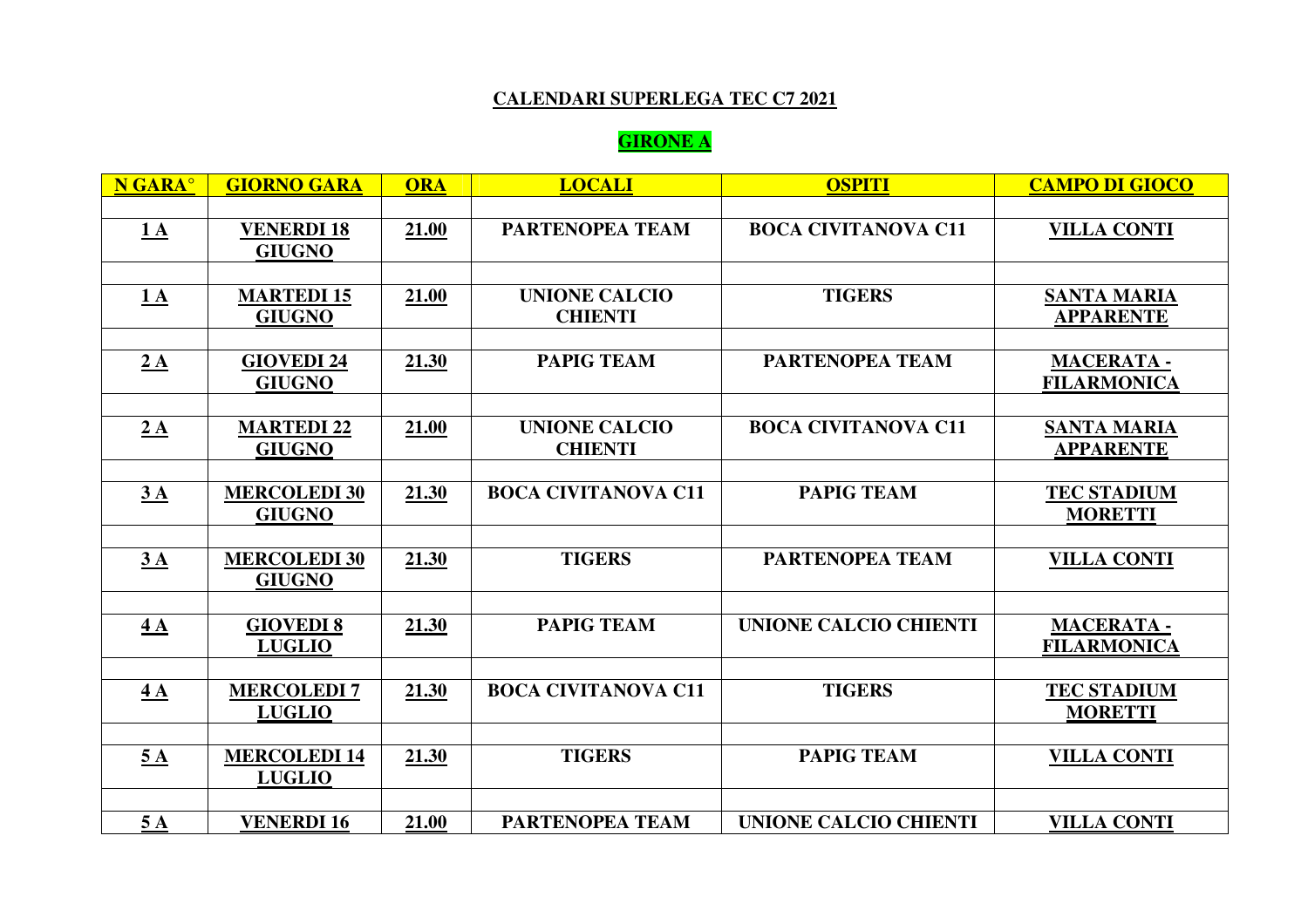| <b>LICLIO</b> |  |  |
|---------------|--|--|
|               |  |  |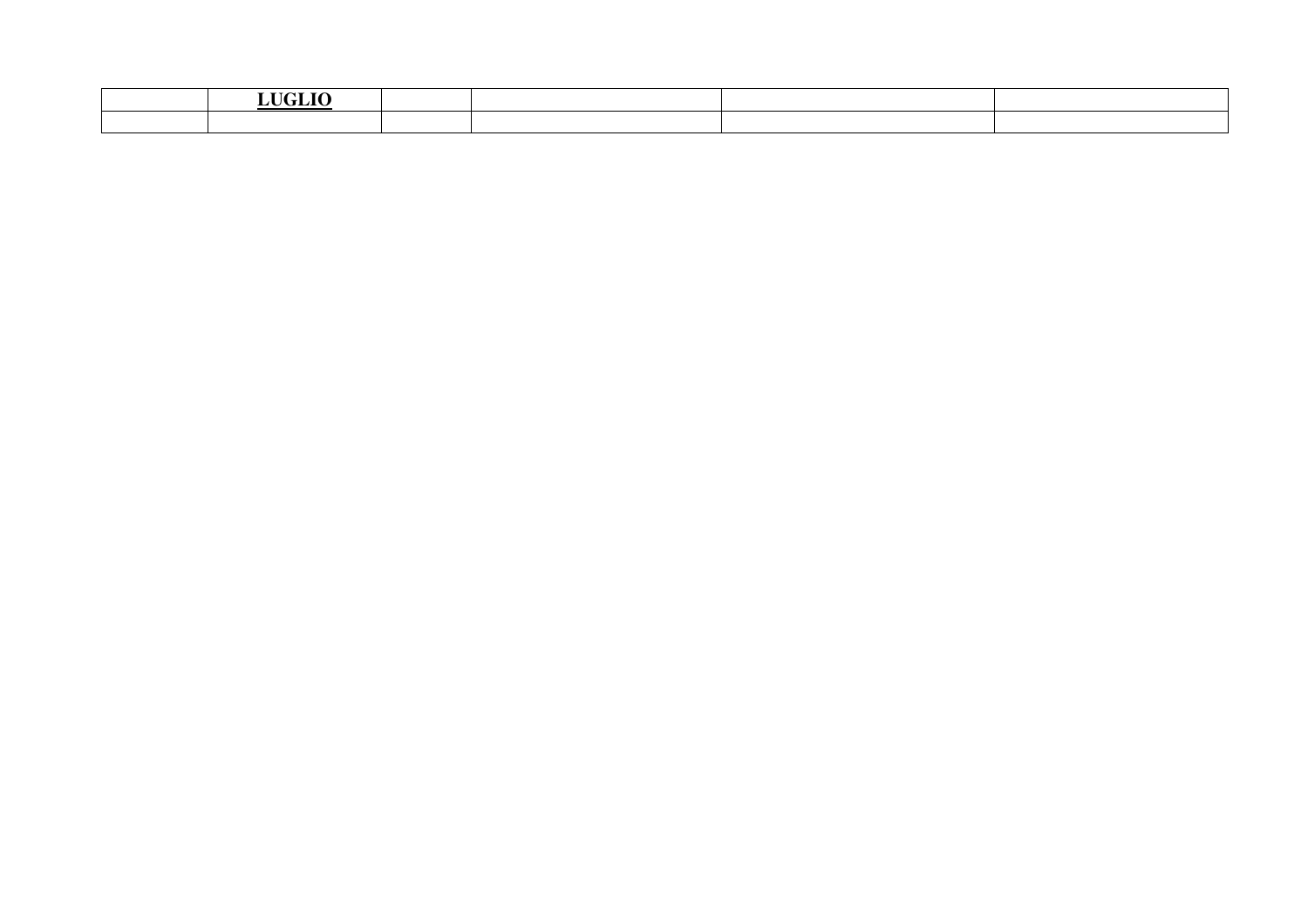# **GIRONE B**

| N GARA <sup>®</sup> | <b>GIORNO GARA</b>                 | <b>ORA</b> | <b>LOCALI</b>             | <b>OSPITI</b>             | <b>CAMPO DI GIOCO</b>                  |
|---------------------|------------------------------------|------------|---------------------------|---------------------------|----------------------------------------|
| 1A                  | <b>GIOVEDI17</b><br><b>GIUGNO</b>  | 21.15      | <b>UTD MONTECOSARO</b>    | LI CAMMORA'               | MONTECOSARO ALTO                       |
| 1A                  | <b>VENERDI 18</b><br><b>GIUGNO</b> | 21.00      | ZERO QUALITA'             | <b>ATLETICO 300</b>       | <b>TEC STADIUM</b><br><b>MORETTI</b>   |
| 2A                  | <b>LUNEDI21</b><br><b>GIUGNO</b>   | 22.00      | <b>ATLETICO 300</b>       | <b>UNITED MONTECOSARO</b> | <b>SANTA MARIA</b><br><b>APPARENTE</b> |
| 2A                  | <b>VENERDI 25</b><br><b>GIUGNO</b> | 21.30      | LI CAMMORA'               | ZERO QUALITA'             | <b>TEC STADIUM</b><br><b>MORETTI</b>   |
| 3A                  | <b>LUNEDI 28</b><br><b>GIUGNO</b>  | 22.00      | <b>ATLETICO 300</b>       | LI CAMMORA'               | <b>SANTA MARIA</b><br><b>APPARENTE</b> |
| 3A                  | <b>VENERDI2</b><br><b>LUGLIO</b>   | 21.00      | ZERO QUALITA'             | <b>UTD MONTECOSARO</b>    | <b>TEC STADIUM</b><br><b>MORETTI</b>   |
| 1R                  | <b>VENERDI9</b><br><b>LUGLIO</b>   | 21.30      | LI CAMMORA'               | <b>UTD MONTECOSARO</b>    | <b>TEC STADIUM</b><br><b>MORETTI</b>   |
| 1R                  | <b>LUNEDI5</b>                     | 22.00      | <b>ATLETICO 300</b>       | ZERO QUALITA'             | <b>SANTA MARIA</b>                     |
| 2R                  | <b>LUGLIO</b><br><b>LUNEDI12</b>   | 21.15      | <b>UNITED MONTECOSARO</b> | <b>ATLETICO 300</b>       | <b>APPARENTE</b><br>MONTECOSARO ALTO   |
| 2R                  | <b>LUGLIO</b><br><b>VENERDI 16</b> | 21.00      | ZERO QUALITA'             | LI CAMMORA'               | <b>TEC STADIUM</b>                     |
|                     | <b>LUGLIO</b>                      |            |                           |                           | <b>MORETTI</b>                         |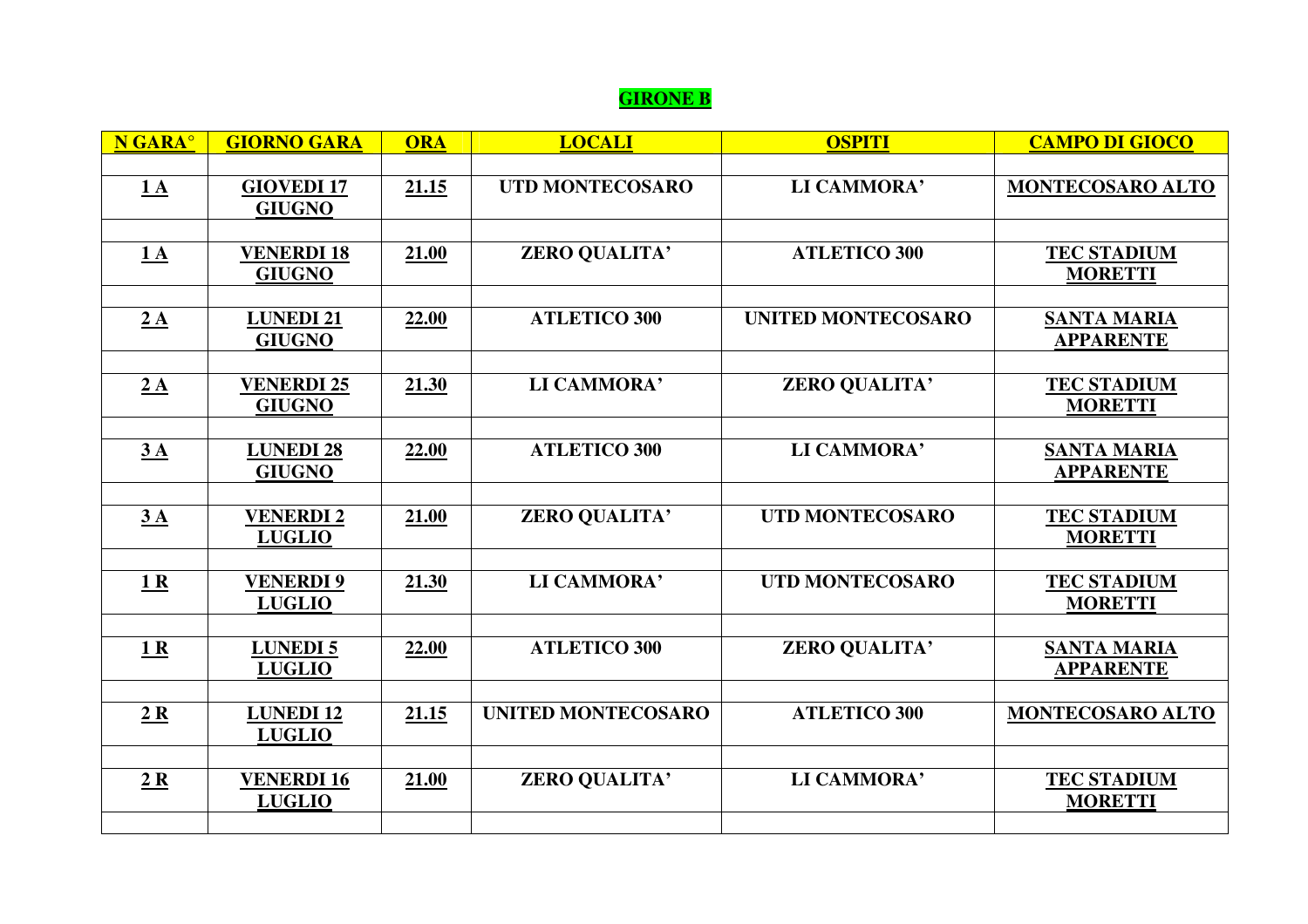| D          | <b>MERCOLEDI 21</b><br><b>LUGLIO</b> | <u>21.30</u> | LI CAMMORA'        | <b>ATLETICO 300</b>  | <b>TEC STADIUM</b><br><b>MORETTI</b> |
|------------|--------------------------------------|--------------|--------------------|----------------------|--------------------------------------|
|            |                                      |              |                    |                      |                                      |
| <u>3 R</u> | <b>LUNEDI 19</b><br><b>LUGLIO</b>    | <u>21.15</u> | UNITED MONTECOSARO | <b>ZERO QUALITA'</b> | <b>MONTECOSARO ALTO</b>              |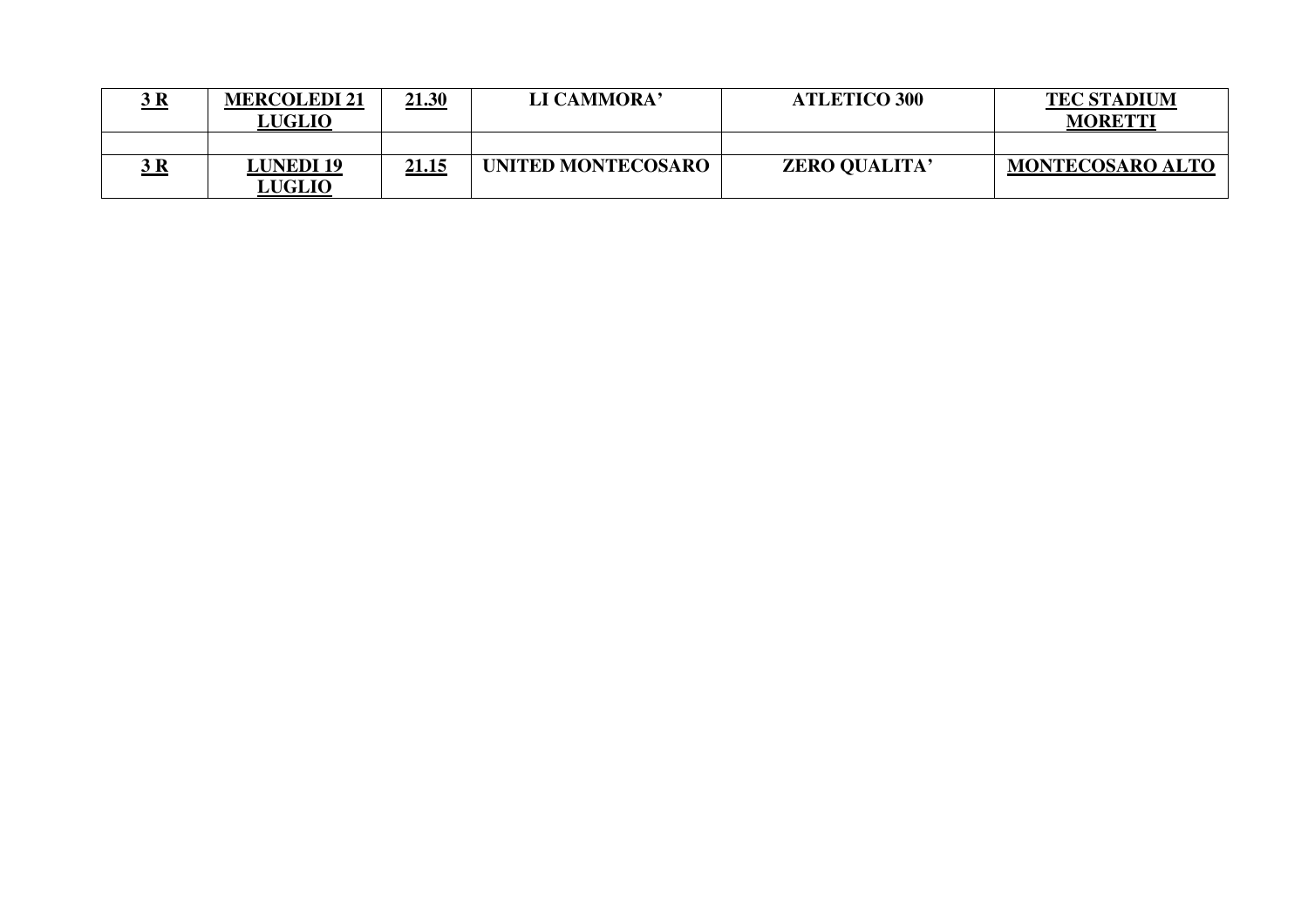## **GIRONE C**

| N GARA <sup>o</sup> | <b>GIORNO GARA</b>                 | <b>ORA</b> | <b>LOCALI</b>                            | <b>OSPITI</b>             | <b>CAMPO DI GIOCO</b>                  |
|---------------------|------------------------------------|------------|------------------------------------------|---------------------------|----------------------------------------|
|                     |                                    |            |                                          |                           |                                        |
| $1\text{A}$         | <b>GIOVEDI17</b>                   | 21.00      | <b>STARTACKLE</b>                        | <b>BOLLICINE FOOTBALL</b> | <b>TEC STADIUM</b>                     |
|                     | <b>GIUGNO</b>                      |            |                                          | <b>CLUB</b>               | <b>MORETTI</b>                         |
|                     |                                    |            |                                          |                           |                                        |
| 1A                  | <b>GIOVEDI17</b>                   | 21.30      | <b>SCP UNITED</b>                        | <b>FASTBOX</b>            | <b>MACERATA-</b>                       |
|                     | <b>GIUGNO</b>                      |            |                                          |                           | <b>FILARMONICA</b>                     |
|                     |                                    |            | <b>FASTBOX</b>                           | <b>BOLLICINE FOOTBALL</b> |                                        |
| 2A                  | <b>MARTEDI 22</b><br><b>GIUGNO</b> | 21.00      |                                          | <b>CLUB</b>               | <b>MACERATA-</b><br><b>FILARMONICA</b> |
|                     |                                    |            |                                          |                           |                                        |
| 2A                  | <b>GIOVEDI 24</b>                  | 21.00      | <b>STARTACKLE</b>                        | <b>SCP UNITED</b>         | <b>TEC STADIUM</b>                     |
|                     | <b>GIUGNO</b>                      |            |                                          |                           | <b>MORETTI</b>                         |
|                     |                                    |            |                                          |                           |                                        |
| 3A                  | <b>MARTEDI 29</b>                  | 21.00      | <b>FASTBOX</b>                           | <b>STARTACKLE</b>         | <b>MACERATA-</b>                       |
|                     | <b>GIUGNO</b>                      |            |                                          |                           | <b>FILARMONICA</b>                     |
|                     |                                    |            |                                          |                           |                                        |
| 3A                  | <b>LUNEDI 28</b>                   | 21.45      | <b>BOLLICINE FOOTBALL</b>                | <b>SCP UNITED</b>         | <b>TEC STADIUM</b>                     |
|                     | <b>GIUGNO</b>                      |            | <b>CLUB</b>                              |                           | <b>MORETTI</b>                         |
|                     |                                    |            |                                          |                           |                                        |
| 1 <sub>R</sub>      | <b>LUNEDI5</b><br><b>LUGLIO</b>    | 21.45      | <b>BOLLICINE FOOTBALL</b><br><b>CLUB</b> | <b>STARTACKLE</b>         | <b>TEC STADIUM</b><br><b>MORETTI</b>   |
|                     |                                    |            |                                          |                           |                                        |
| 1 <sub>R</sub>      | <b>MARTEDI 6</b>                   | 21.00      | <b>FASTBOX</b>                           | <b>SCP UNITED</b>         | <b>MACERATA-</b>                       |
|                     | <b>LUGLIO</b>                      |            |                                          |                           | <b>FILARMONICA</b>                     |
|                     |                                    |            |                                          |                           |                                        |
| 2R                  | <b>LUNEDI12</b>                    | 21.45      | <b>M BOLLICINE</b>                       | <b>FASTBOX</b>            | <b>TEC STADIUM</b>                     |
|                     | <b>LUGLIO</b>                      |            | <b>FOOTBALL CLUB</b>                     |                           | <b>MORETTI</b>                         |
|                     |                                    |            |                                          |                           |                                        |
| 2R                  | <b>LUNEDI12</b>                    | 21.30      | <b>SCP UNITED</b>                        | <b>STARTACKLE</b>         | <b>MACERATA-</b>                       |
|                     | <b>LUGLIO</b>                      |            |                                          |                           | <b>FILARMONICA</b>                     |
|                     |                                    |            |                                          |                           |                                        |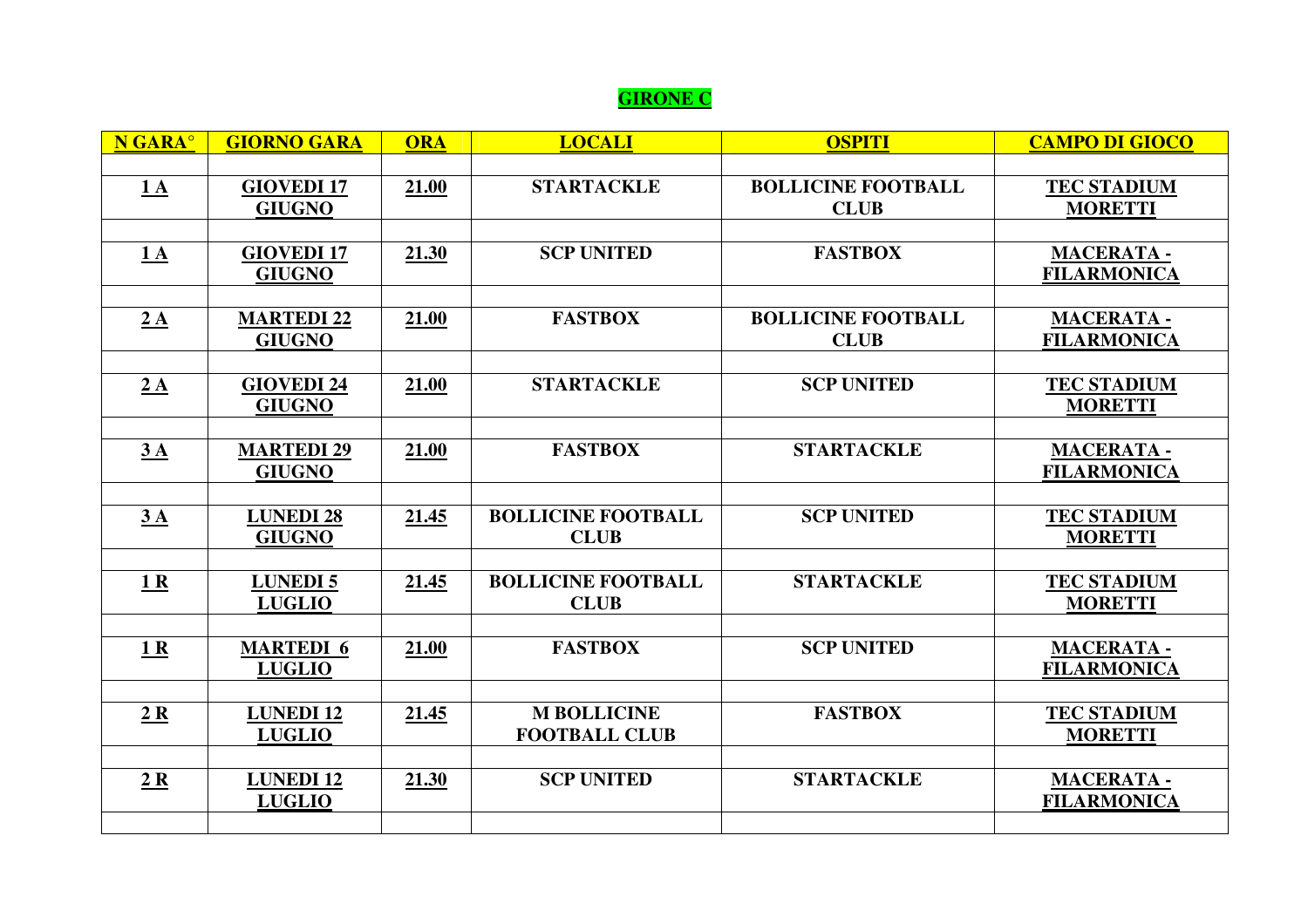| <u>j n</u>  | <b>GIOVEDI 22</b><br><b>LUGLIO</b> | <u>21.00</u> | <b>STARTACKE</b>  | <b>FASTBOX</b>            | <b>TEC STADIUM</b><br><b>MORETTI</b> |
|-------------|------------------------------------|--------------|-------------------|---------------------------|--------------------------------------|
|             |                                    |              |                   |                           |                                      |
| <u> 3 R</u> | <b>LUNEDI 19</b>                   | <u>21.30</u> | <b>SCP UNITED</b> | <b>BOLLICINE FOOTBALL</b> | <b>MACERATA -</b>                    |
|             | <b>LUGLIO</b>                      |              |                   | <b>CLUB</b>               | <b>FILARMONICA</b>                   |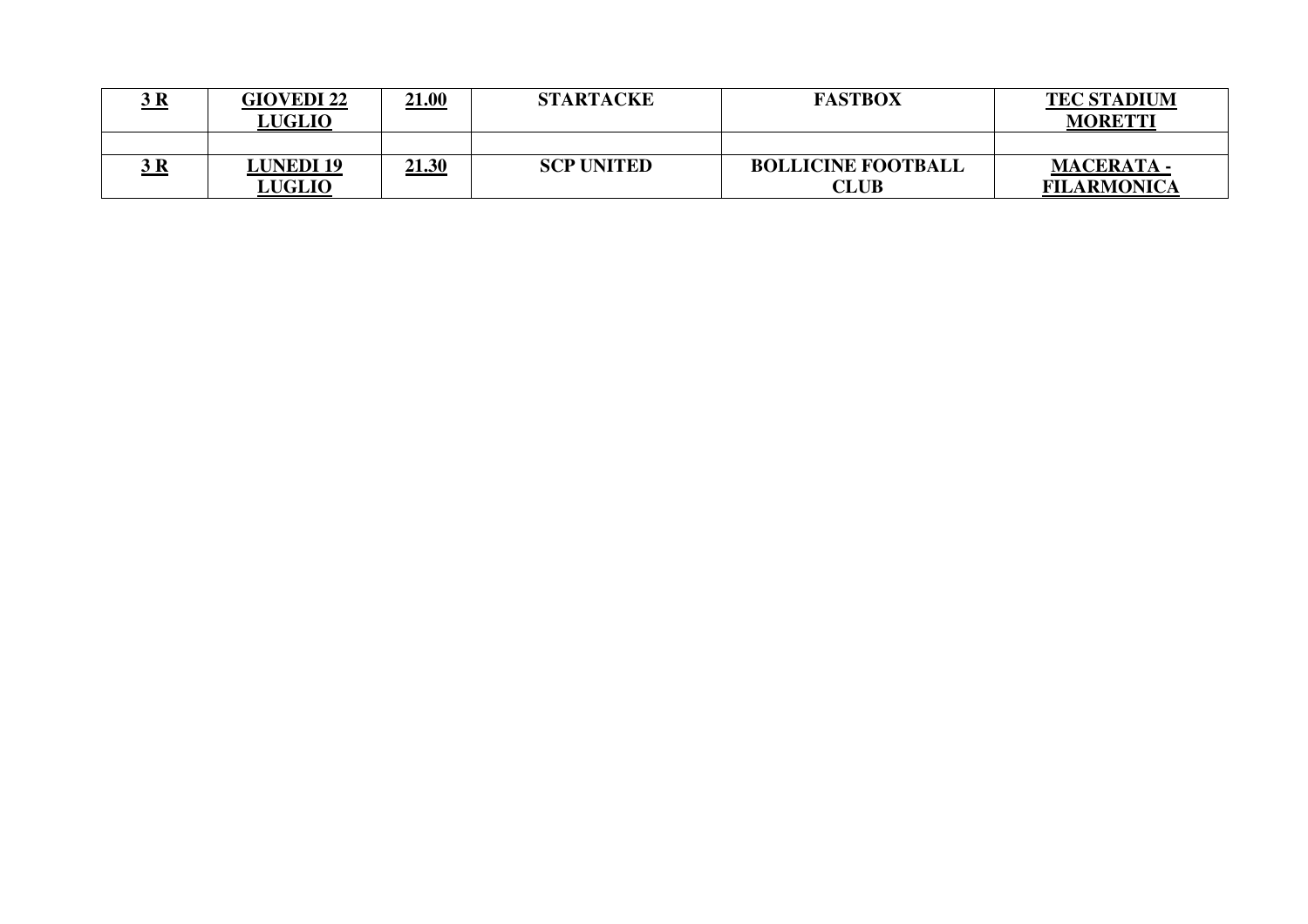# **GIRONE D**

| N GARA <sup>°</sup> | <b>GIORNO GARA</b>  | <b>ORA</b> | <b>LOCALI</b>             | <b>OSPITI</b>                | <b>CAMPO DI GIOCO</b> |
|---------------------|---------------------|------------|---------------------------|------------------------------|-----------------------|
|                     |                     |            |                           |                              |                       |
| 1A                  | <b>VENERDI 18</b>   | 22.15      | <b>BOCA CIVITANOVA C8</b> | <b>TRANCERIA 2V - MASTRO</b> | <b>TEC STADIUM</b>    |
|                     | <b>GIUGNO</b>       |            |                           | <b>ROCCO</b>                 | <b>MORETTI</b>        |
|                     |                     |            |                           |                              |                       |
| 1A                  | <b>MARTEDI 15</b>   | 21.15      | <b>GIANO SHOES</b>        | <b>BOCA CIVITANOVA C7</b>    | <b>TEC STADIUM</b>    |
|                     | <b>GIUGNO</b>       |            |                           |                              | <b>MORETTI</b>        |
|                     |                     |            |                           |                              |                       |
| 2A                  | <b>MARTEDI 22</b>   | 21.15      | <b>GIANO SHOES</b>        | <b>TRANCERIA 2V - MASTRO</b> | <b>TEC STADIUM</b>    |
|                     | <b>GIUGNO</b>       |            |                           | <b>ROCCO</b>                 | <b>MORETTI</b>        |
| 2A                  | <b>LUNEDI 21</b>    | 21.45      | <b>BOCA CIVITANOVA C7</b> | <b>BOCA CIVITANOVA C8</b>    | <b>TEC STADIUM</b>    |
|                     | <b>GIUGNO</b>       |            |                           |                              | <b>MORETTI</b>        |
|                     |                     |            |                           |                              |                       |
| 3A                  | <b>MARTEDI 29</b>   | 21.15      | <b>GIANO SHOES</b>        | <b>BOCA CIVITANOVA C8</b>    | <b>TEC STADIUM</b>    |
|                     | <b>GIUGNO</b>       |            |                           |                              | <b>MORETTI</b>        |
|                     |                     |            |                           |                              |                       |
| 3A                  | <b>LUNEDI 28</b>    | 21.30      | <b>TRANCERIA 2V -</b>     | <b>BOCA CIVITANOVA C7</b>    | MONTECOSARO ALTO      |
|                     | <b>GIUGNO</b>       |            | <b>MASTRO ROCCO</b>       |                              |                       |
|                     |                     |            |                           |                              |                       |
| 1 <sub>R</sub>      | <b>GIOVEDI 8</b>    | 21.30      | <b>TRANCERIA 2V -</b>     | <b>BOCA CIVITANOVA C8</b>    | <b>TEC STADIUM</b>    |
|                     | <b>LUGLIO</b>       |            | <b>MASTRO ROCCO</b>       |                              | <b>MORETTI</b>        |
|                     |                     |            |                           |                              |                       |
| 1 <sub>R</sub>      | <b>LUNEDI5</b>      | 21.15      | <b>BOCA CIVITANOVA C7</b> | <b>GIANO SHOES</b>           | MONTECOSARO ALTO      |
|                     | <b>LUGLIO</b>       |            |                           |                              |                       |
|                     | <b>MERCOLEDI 14</b> | 21.30      | <b>TRANCERIA 2V -</b>     | <b>GIANO SHOES</b>           | <b>TEC STADIUM</b>    |
| 2R                  | <b>LUGLIO</b>       |            | <b>MASTRO ROCCO</b>       |                              | <b>MORETTI</b>        |
|                     |                     |            |                           |                              |                       |
| 2R                  | <b>MARTEDI 13</b>   | 21.30      | <b>BOCA CIVITANOVA C8</b> | <b>BOCA CIVITANOVA C7</b>    | <b>TEC STADIUM</b>    |
|                     | <b>LUGLIO</b>       |            |                           |                              | <b>MORETTI</b>        |
|                     |                     |            |                           |                              |                       |